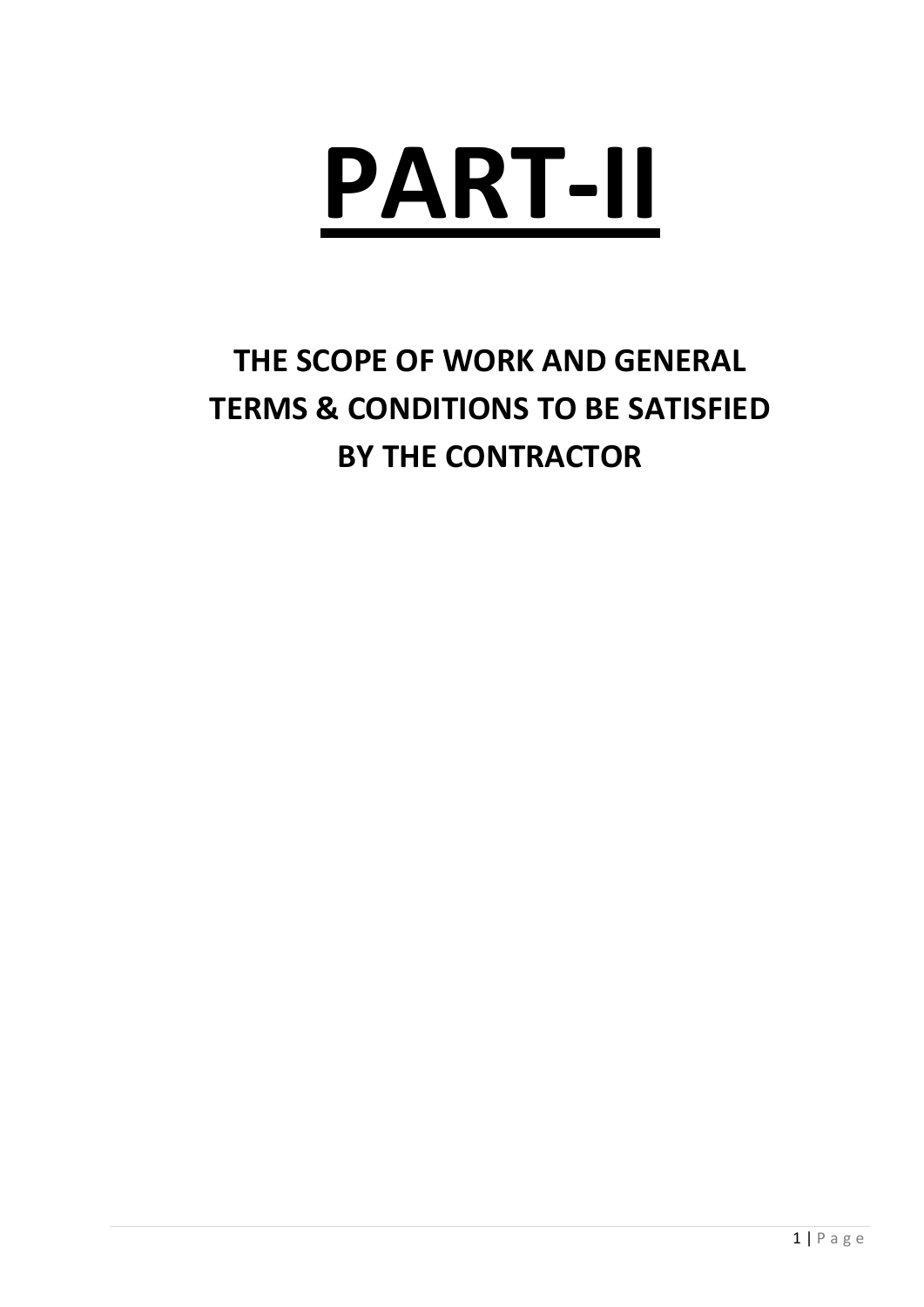# **PART-II**

## **(Section-1)**

#### *SCOPE OF THE WORK*

Government Polytechnic, Dhanbad would outsource the **Security Guard, Grade 4 Employee, Cleaner/Sweeper, Gardener(Mali), Cook, Helper(cook) services** pertaining to the Institute Campus on Rate Contract (RC) basis. In brief, the work includes (broadly described under "General Terms and Conditions" in section 2 of Part –II of this document along with other criteria to be fulfilled) :-

- i) Arranging **Security Guard, Grade 4 Employee, Cleaner/Sweeper, Gardener(Mali), Cook, Helper(cook)** and
- ii) Providing round the clock security & Cleaning/ Sweeping services to the Institute which include:
	- a) Guarding & protecting all properties belonging to the Institute as well as those issued by the Institute to the campus dwellers/visitors/guests of the Institute (except which are in personal custody) against theft, pilferage, burglary etc.
	- b) Ensuring Cleaning and Sweeping services of offices, departments, hostels and the whole campus of the institute

iii)Preventing all sorts of anti-social elements from entering into the Institute.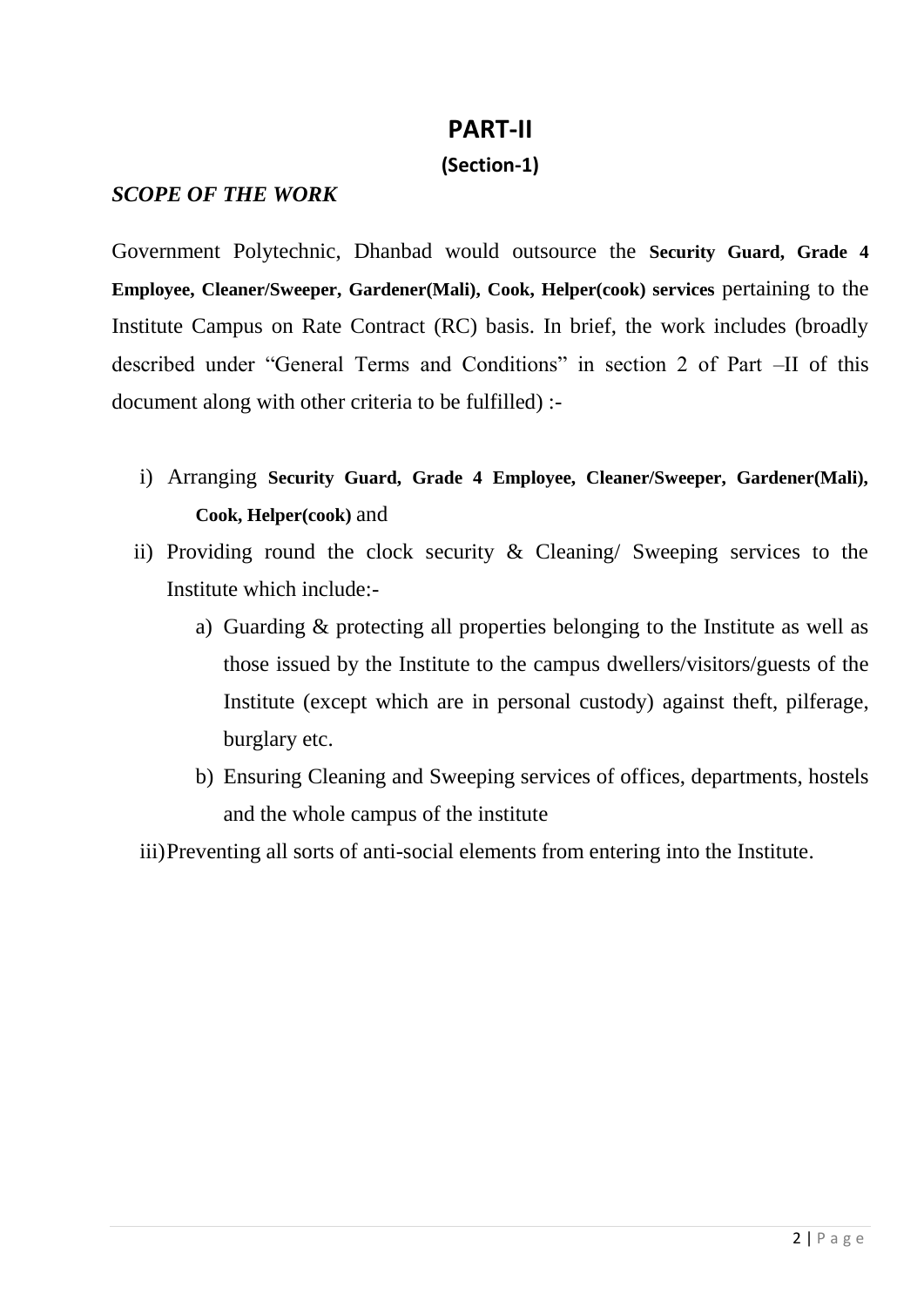## **PART-II**

#### **(Section-2)**

**THE GENERAL TERMS & CONDITIONS FOR PROVIDING Security Guard, Grade 4 Employee, Cleaner/Sweeper ,Gardener(Mali), Cook, Helper(cook) SERVICES AT GOVT. POLYTECHNIC, DHANBAD .**

## **A. SERVICES REQUIRED TO BE PROVIDED UNDER THE CONTRACT.**

#### **1. The Contractor shall-**

i) Arrange/recruit specified numbers of well-trained security & cleaning/sweeping personnel, having qualifications/ eligibility criteria as mentioned under general information of section-1 of the tender document. The arranged/recruited **Security Guard, Grade 4 Employee, Cleaner/Sweeper, Gardener(Mali), Cook, Helper(cook)** in requisite number as required by the Govt. Polytechnic, Dhanbad (herein after referred to as "Institute") shall be deployed in and around the Institute as decided by the Institute.

Locations, where the security personnel are to be deployed include:- entire campus

- ii) Provide round the clock security services & Cleaner/Sweeper on all working days, including all Sundays and all holidays, throughout the period of contract, for guarding, protecting and cleaning of the properties/items etc. in the entire campus of the Institute, which among others, include:- all buildings of the Institute, like offices, classrooms, hostels, staff/faculty quarters and all immovable properties therein, Institute premises, lands, transformers, electrical gadgets, flora and fauna etc. Details of some of the above are given below :-
- 1. All Complexes and any other property owned by the Institute and the campus of the Institute.

Further, the contractor and /or his representatives must :-

(i) Prevent anti-social and / or unauthorized persons from entering into the Institute. Also, the contractor shall prevent occurrences of anti-social activities within the Institute campus. The security personnel at the entry points should be able to categorise the legitimate residents/any visitors without causing any embarrassment or discourtesy. The contractor shall maintain visitor registers and preserve the same for verification by the Institute Authority. The details in this regard would be decided by the Institute (and intimated to the contractor) from time to time during the period of the contract.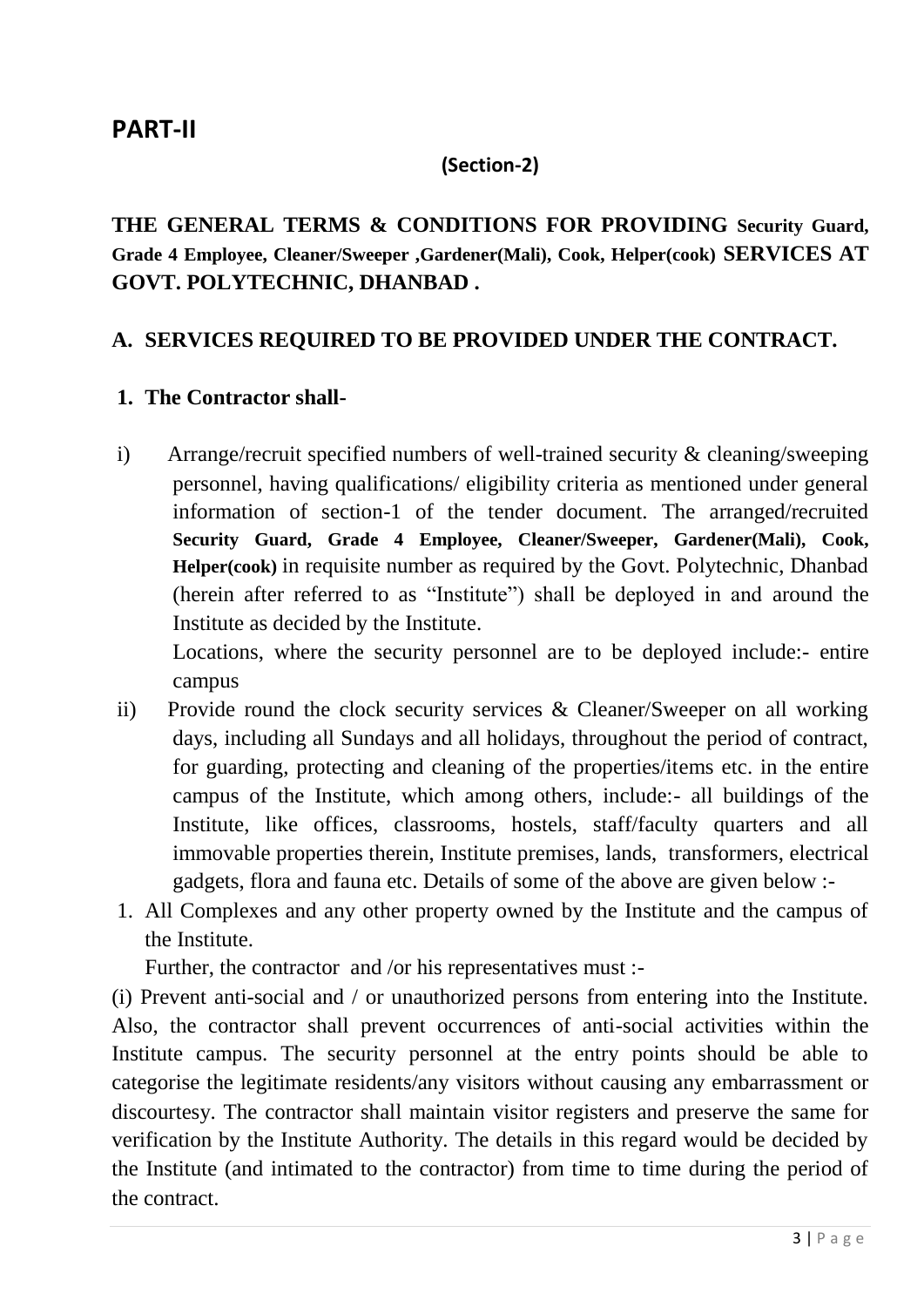- i) Ensure that trees, flowers, plants lawns etc. are not damaged either by the campus inmates or by outsiders.
- ii) Prevent entry of stray animals like cows, buffaloes, goat, pig, etc. into the institute.
- iii) Extend full help/co-operation in all kinds of disaster management that may break out in the Institute due to fire, natural calamities, mob-violence, strikes, riots, etc.
- iv) In case any theft or burglary occurs during the period of contract same should be intimated within 1hr. to Institute Authority.
- 2. The contractor shall (with the concurrence of the Institute Authority) always maintain proper liaison and contact with the Police for providing smooth and peaceful day-to-day security services to the Institute. In case, any disruption of law & order takes place in the campus, at any time, it would be the responsibility of the contractor to contact Institute administration for further necessary action.

The Site In-Charge/Field Supervisor or Shift In-charge of the contractor, stationed in the Institute campus, shall report all such incidents, as early as possible, to the Security Officer/authorized representative of the Institute discuss such matters related to Institute security and take immediate steps as suggested by the Institute.

Lapses, if any, with regard to fulfilling any of the aforesaid responsibilities by the contractor will entail penalty to be imposed by the Institute on to the contractor.

## B. **COMPENSATION OF LOSSES AND ENTITLEMENT**.

- 3. The contractor shall compensate, in full, the loss sustained by the Institute or its campus inmates on account of any theft, burglary and/or any other kind of intrusion in the campus, for which responsibilities are entrusted to the contractor, as per terms and conditions.
- 4. The amount of loss to be compensated by the contractor shall be determined by the Principal of the Institute on the basis of or otherwise, on findings of a joint enquiry committee including representative of both the Institute and the Contractor, and the same shall be binding on the contractor.

The matter may be referred to the law enforcement authority at Dhanbad only, if it doesn't get settled for recoveries. If the Institute does not have enough dues of the Contractor with it to recover such amount, legal remedies will be resorted to as per the relevant law, in the courts located at Dhanbad, Jharkhand.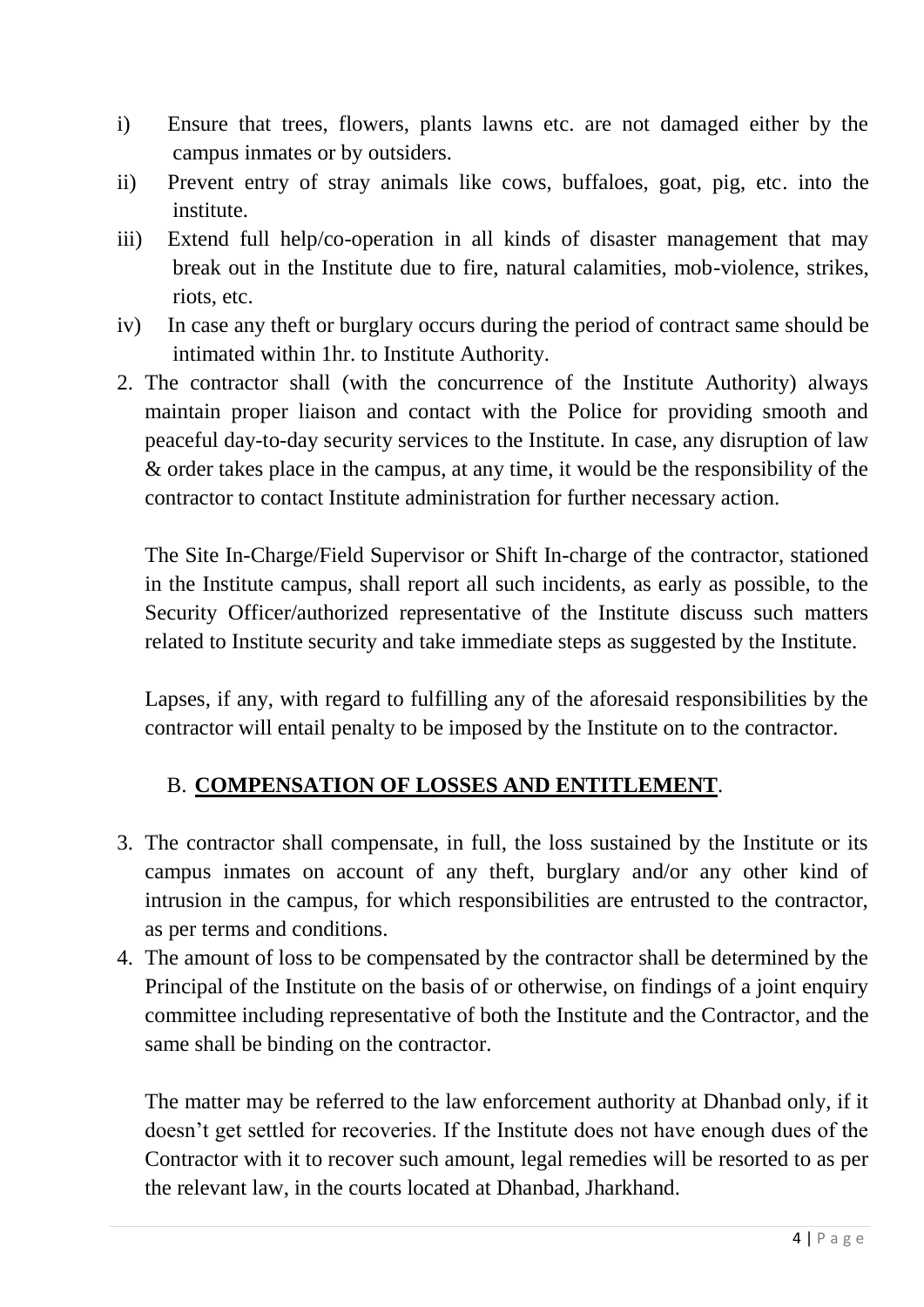- 5. The Contractor shall also be fully responsible for any loss of material and/or property of the Institute attributable to the negligence or failure of the security personnel in complying with the procedure. All losses suffered by Institute on this account shall be compensated in full by the Contractor. The decision of the Principal of the Institute in this regard shall be the final and binding on the Contractor.
- 6. The Contractor shall be liable to be find to the extent of agreed amount, in each case, if any theft occurs in the premises of the Institute, during the period of contract, if that is not covered by the aforesaid clauses.

# **C. RECUITMENT AND CONTROL OF SECURITY & CLEANING/SWEEPING PERSONNEL**

- 7. For all intents and purposes, the Contractor will be the "Employer" within the meaning of different labour legislations in respect of the security & Cleaning/Sweeping personnel employed and deployed by him/them. All the personnel deployed by him shall be under the direct control and supervision of the contractor.
- 8. The security & Cleaning/ Sweeping personnel deployed by the Contractor will be bound to observe all instruction issued by Institute's Authority concerning general discipline and behaviour.
- 9. Security personnel must have minimum qualification/ experience, refer Part-I, General Information, should be able to read and write Hindi and comprehend the contents of Institute communication and physically fit & mentally alert. No wages shall be payable in respect of such security staff in case documentary evidence in support of their eligibility is not provided in time by the Contractor. Cleaning/Sweeping personnel must have experience in cleaning & sweeping serviced.
- 10.Security Guards must be below the age of 45 years. The field supervisor of the Contractor shall be below the age of 50 years.
- 11.The contractor shall provide a complete list of the security personnel engaged by him in its final form (after the characters and other antecedents of the listed persons are verified by the police and found to be good) along with their addresses, photos and other antecedents for records. A list of such personnel may be given to local Police Station.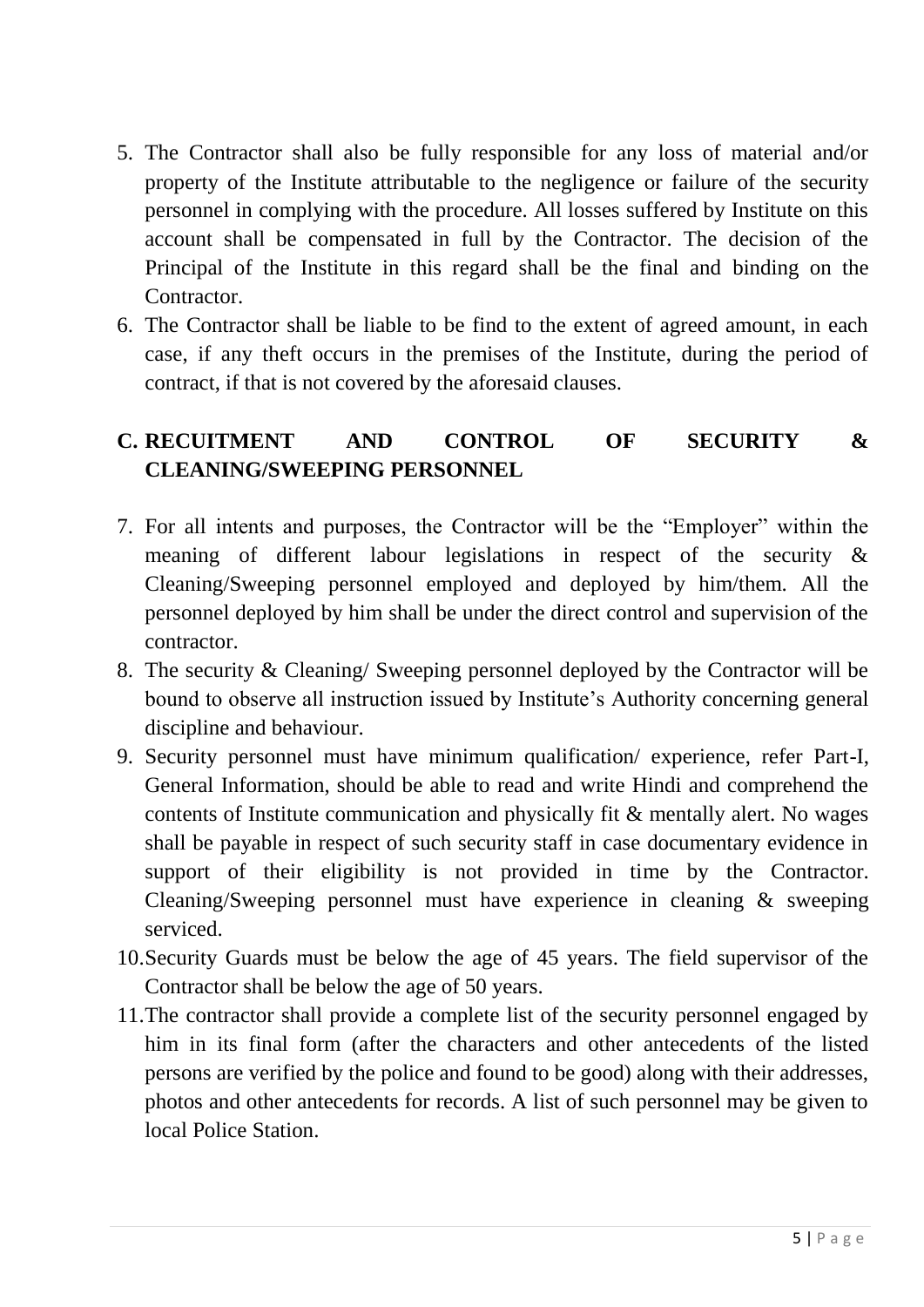12.In case, any of the security and other staff is found to be posted without the prior knowledge/approval of the Institute Authority, Institute Authority shall not be liable to pay for such security and other personnel.

# **D. BEHAVIOUR OF SECURITY & CLEANING/SWEEPING PERSONNEL**

- 13.Contractor has to ensure good behaviour of his security & Cleaning/Sweeping personnel with the Govt. Polytechnic, Dhanbad establishment and visitors. They shall abstain from taking part in any staff union and association activities.
- 14.If the services and /or conduct of any of the security, Cleaning/ Sweeping personnel deployed by the contractor is found to be unsatisfactory, even though he is an Ex-Serviceman/ trained person or other, he /she shall have to be withdrawn by the Contractor within 24 hours from the campus.
- 15.In case the security & Cleaning/Sweeping personnel deployed by the Contractor commit any act of omission or commission constituting misconduct or indiscipline, the contractor will be liable and responsible to take disciplinary action against the personnel/ staff, including suspension, dismissal from service etc. or removal from Institute premises/campus.

## **E. DUTY HOURS, SITE ALLOTMENT**

- 16.The deployment of security & Cleaning/Sweeping personnel shall be as per details given in Part-I hereto and will be executed by the Contractor (which can be changed at the discretion on the Institute Authority).
- 17.The Contractor will have to submit weekly duty chart of the security & Cleaning/Sweeping personnel to the Institute Authority prior to commencement of the week. The Contractor will also submit the list of personnel deployed by him.
- 18.The contractor shall deploy his men as per fixed timing of various duty shifts. However, the same may, in exceptional circumstances be subjected to change at the discretion of the Institute. A single duty shift will have a normal duration of 8 (eight) hours.
- 19.It is expected that the contractor should replace/transfer 25 % of the total strength of security and other personnel within a period of 6 (six) month on a random basis. This shall be done giving prior intimation to the Institute authority. The full particulars of the replaced security and other personnel shall be supplied to Institute Authority.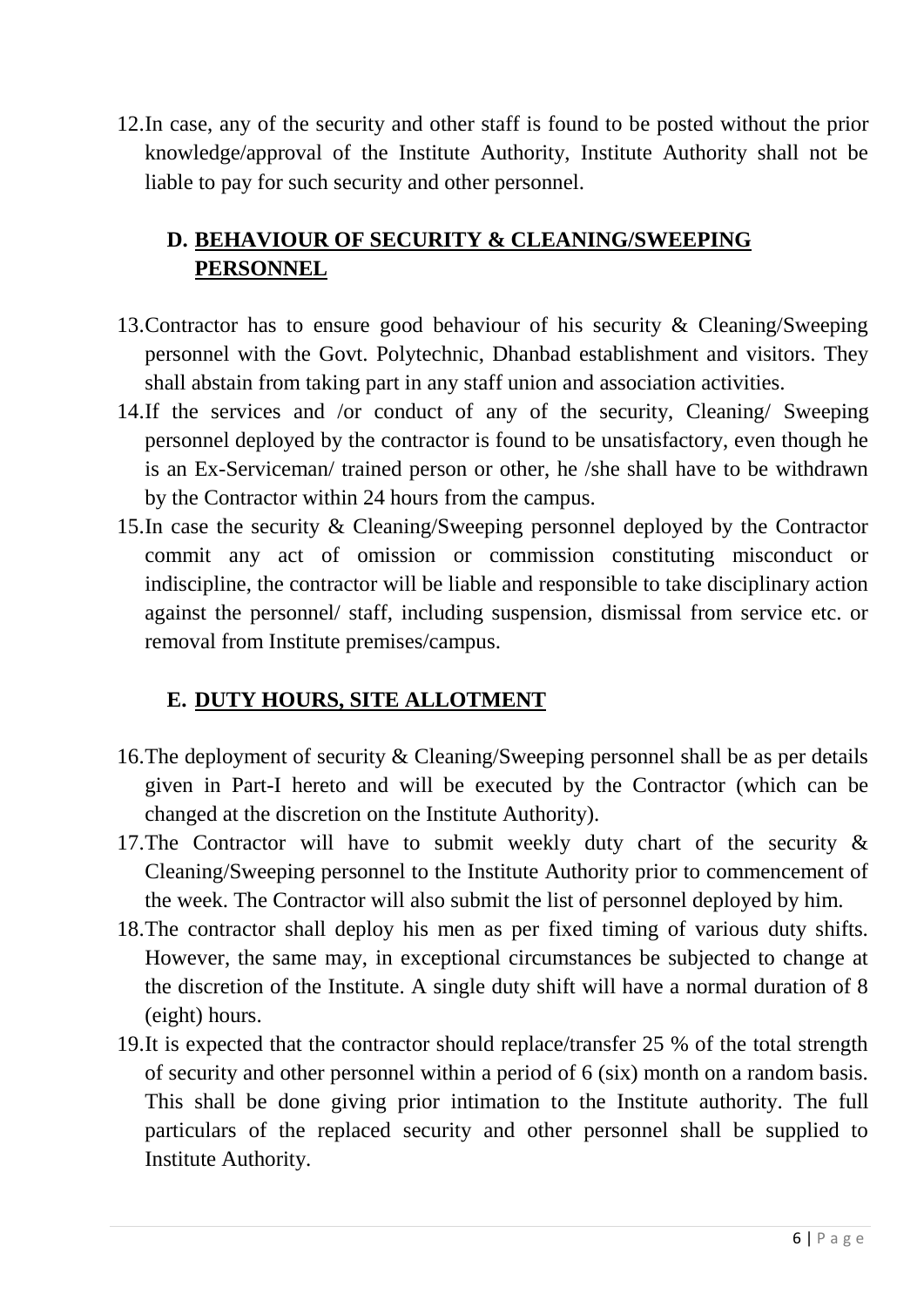## **F. PERIOD OF CONTRACT, TERMINATION/EXTENSION**

- 20.The duration of the contract shall be for a period of 2 (two) years, except in the event of earlier termination, as per the terms and conditions. The contract shall automatically expire after completion of 2 (two) years, unless extended further. Provisional work order will be issued for three months. On satisfactory services during this period final work order will be issued failing which L-2 bidder will be offered to undertake the job at the same rate as quoted by L-1 bidder.
- 21.The Institute has the absolute right to terminate the contract at any time before the due date of expiry without assigning any reason, by giving 3 (three) month "notice in advance, to the Contractor, in writing, or, by making equivalent payment thereof. The Institute shall also have the right to extend the contract in writing on the same terms and conditions or with some addition/deletion/ modification for a further period of 1 (one) year, for a shorter period until a new security agency takes over, in the event of Institute resorting to the process of appointing a fresh contractor/ service provider.
- 22.In the event of the Contractor desiring an earlier termination of the contract, he shall have to give 3 (three) months advance notice to the Institute in writing.
- 23.In case of termination of this contract/ agreement on its expiry or otherwise, the staff, or personnel engaged and deployed, deputed by the contractor, will not be entitled to and will not claim any absorption in the regular or otherwise services of the Institute. The personnel of the Contractor will not claim and will not be entitled to pay, perks or any other facilities as admissible to the regular/ confirmed employees of the Institute.

During the subsistence of the contract/ agreement and even after the expiry of the Contract/ Agreement, Institute shall have the right to requisition man power from other agency in case the performance of existing agency is not satisfactory during agreement period.

# **G. PERFORMANCE OF SECURITY & CLEANING/ SWEEPING PERSONNEL AND CRITERIA**

24. The performance of security & Cleaning/ Sweeping personnel, under the contract, will be reviewed by the Institute Authority, or, by any other representative, to be named by the Principal of the Institute. Contractor will remain present, personally, or, depute an authorized representative for the same. All decisions taken in the meeting and/or suggestions given by Institute Authority to the Contractor or his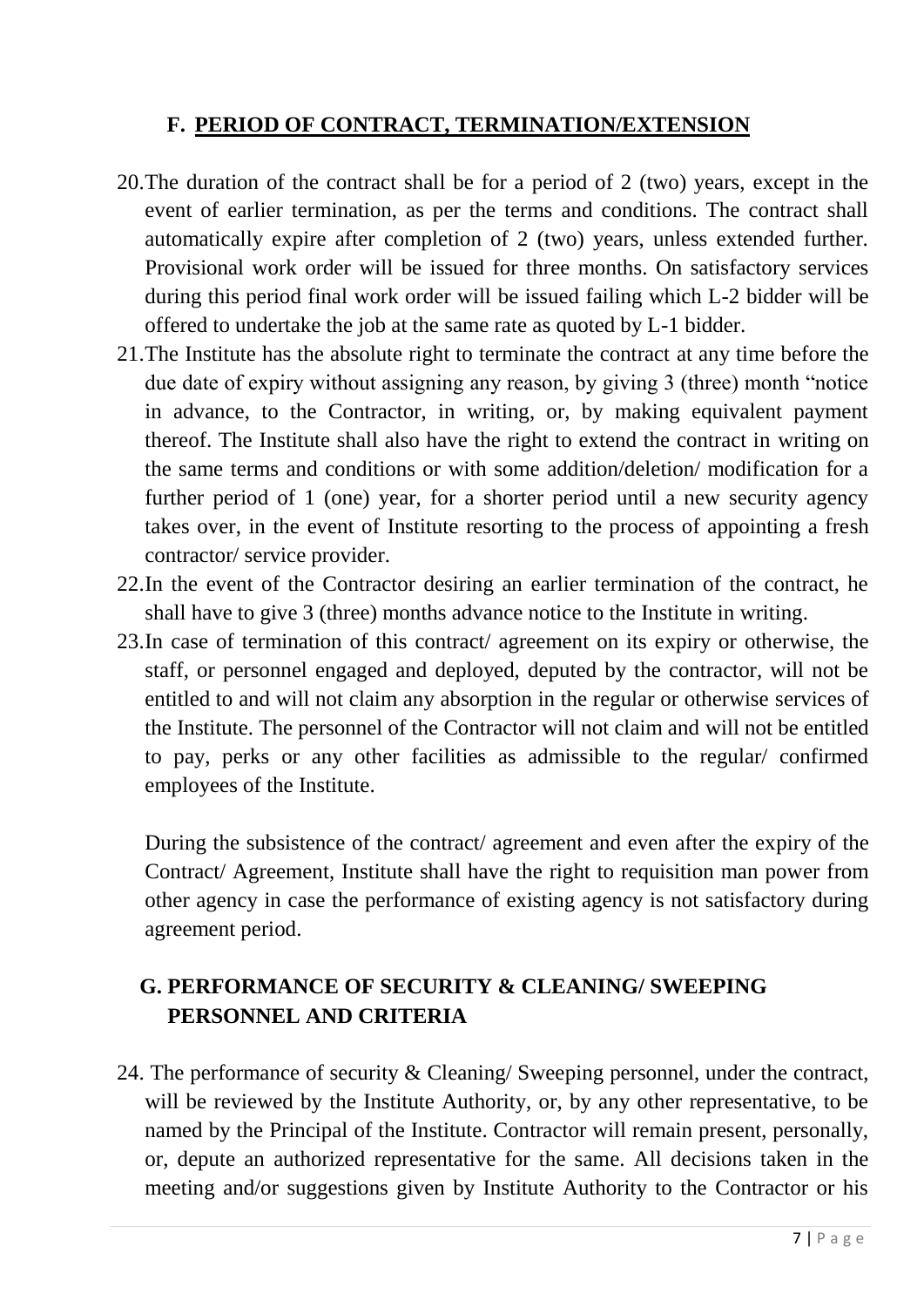representative, on matters related to Institute Security & Cleaning/ Sweeping, must be implemented by the contractor. Personnel engaged by the agency will be the employee of contractor. In no circumstances such employee can claim any future absorption in Govt. Polytechnic, Dhanbad.

- 25.Security personnel shall turn out properly with decent haircut, shave, shirt, trousers, boot/shoes, belt, caps, badges, whistles, lathis, khukhris, rain-coats, torches etc. for attending the duties and shall carry the identity card, issued by the contractor and duly endorsed by the authorized officer or the Institute, along with them.
- 26.The Contractor shall provide ON-DUTY Card, duly signed by the security supervisor and endorsed by the Security Officer (I/C), to every security  $\&$ Cleaning/ Sweeping personnel, at the beginning of each month. These cards are to be carried by every security & Cleaning/ Seeping personnel during duty period and will provide opportunity to all the concerned Inspecting officer of the Institute to write comments regarding performance of the concerned security  $\&$  Cleaning/ Sweeping personnel on it. The contractor shall submit the cards ( carrying comments etc. written on them), in the aforesaid review meeting with contractor.
- 27.In the event of any on-duty security or Cleaning/ Sweeping personnel found absent from the scheduled duty/ post and /or found sleeping, and/ or found not performing the assigned job properly, then penalty would be imposed.
- 28.The contractor shall ensure that at any time a designated security post is left unmanned, Performing duty in two shifts by the same guard on a day shall not be permitted. However, in an emergent case exception can be made with prior approval of the Institute Authority.
- 29.The Contractor shall undertake, at his own expenses and up to the satisfaction of the Institute, the task of updating the general as well as special skills of all his security personnel on regular basis, through a procedure followed by the standard security organizations by organizing suitable training programs for them.

## **H. PAYMENT, LEAVE, STATUTORY OBLIGATIONS**

30.The rates payable to the Contractor for **Security Guard, Grade 4 Employee, Cleaner/Sweeper, Gardener(Mali) ,Cook, Helper(cook)** to be deployed viz. Field supervisor, Security Guard, cleaner/Sweeper are to be quoted separately in Financial Bid, given in Part-I (Section -2). No extra amount will be paid by the Institute over and above the amount calculated based on the rates quoted by the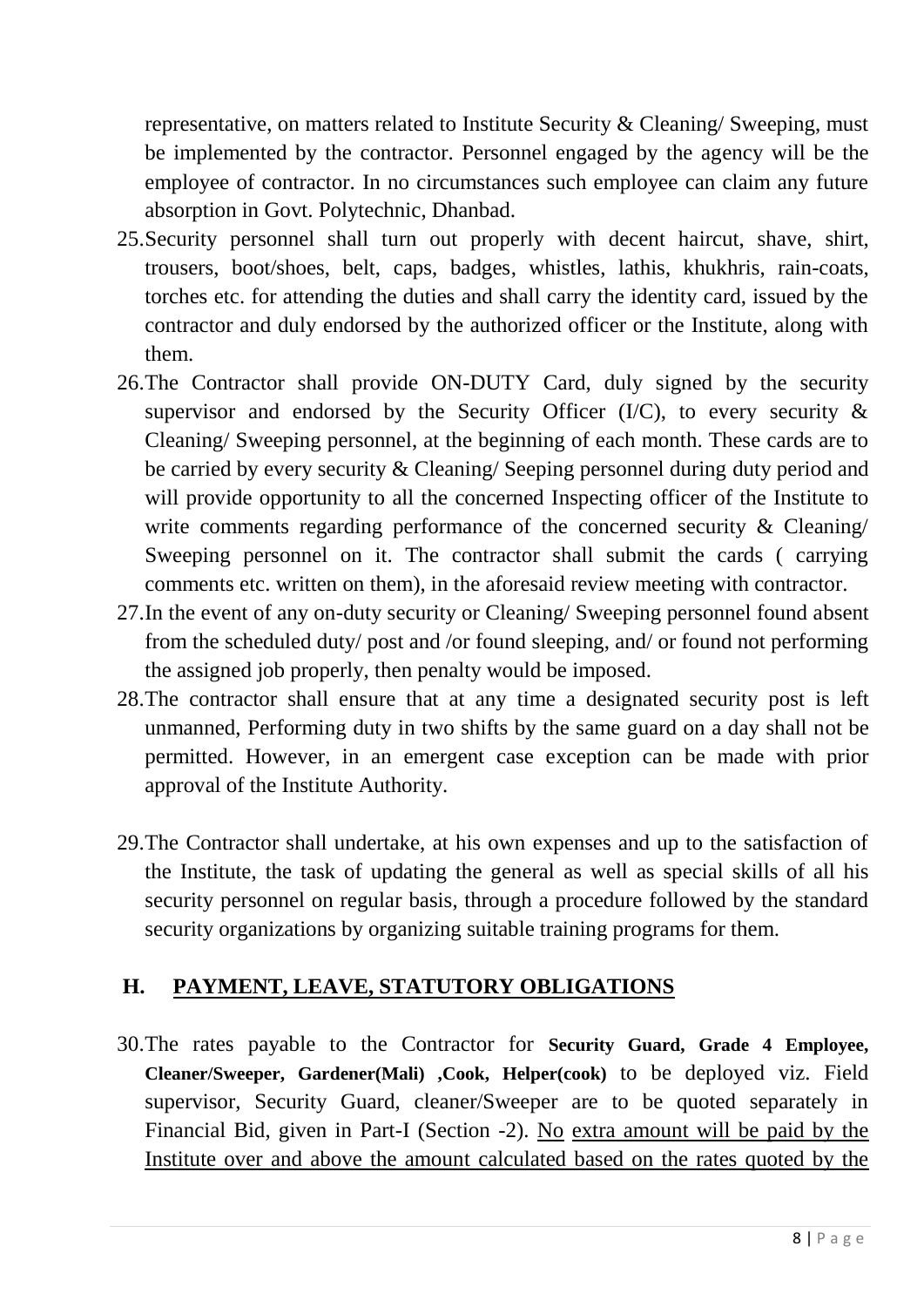contractor and accepted by the Institute except when revised due to revision of Minimum Wages by GOJ.

- 31.The Contractor will be paid on monthly basis for his services. Bill shall be raised by the Contractor in accordance with the agreed upon rates on every  $1<sup>st</sup>$  day of the succeeding month thereafter the payment to the contractor will be released (if found in order in all respects.)
- 32.The Contractor will ensure payment of wages to his personnel within the period prescribed under Labour Laws for the purpose through respective Bank Account only.
- 33.The Contractor will follow all statutory requirements as per labour laws prevailing during the contract period and will be wholly responsible for breaking any such law. In all cases, applicable EPF & ESI, will be paid and deposited by the Contractor. EPF, ESI deposit challan of previous month be submitted with the bill of succeeding month. GST deposit challan also be submitted every after THREE month and before release of PGD/Security Deposit.
- 34.The Contractor will be responsible and liable for the implementation of all statutory provisions in respect of Minimum Wages, Provident Fund, and ESI etc. as and when they become applicable under the Labour Laws in connection with security personnel to be deployed by him. The Contractor shall maintain all the statutory registers under the applicable law.

The Contractor shall produce the same on demand to Institute's authority or any other authority under law.

- 35.In case the Contractor fails to comply with any statutory obligation under any labour laws, and as a result thereof the Institute is put to any loss or obligation, monetary or otherwise, the Institute will be entitled to get itself reimbursed out of the bills or the security deposit of the Contractor, to the extent of the loss or obligation in monetary terms.
- 36.No leave of any kind shall be sanctioned by Institute authority of the security and other personnel. The Contractor will have to maintain sufficient number of leave reserves. The Contractor shall be liable to make substitute arrangements, at his own cost, in the case of absence of the security personnel. The Contractor shall deploy security personnel at all the security check posts and other locations as specified by Institute Authority on all days (round the clock) of a year.

## **I. FACILITIES TO BE PROVIDED TO PERSONNEL BY CONTRACTOR**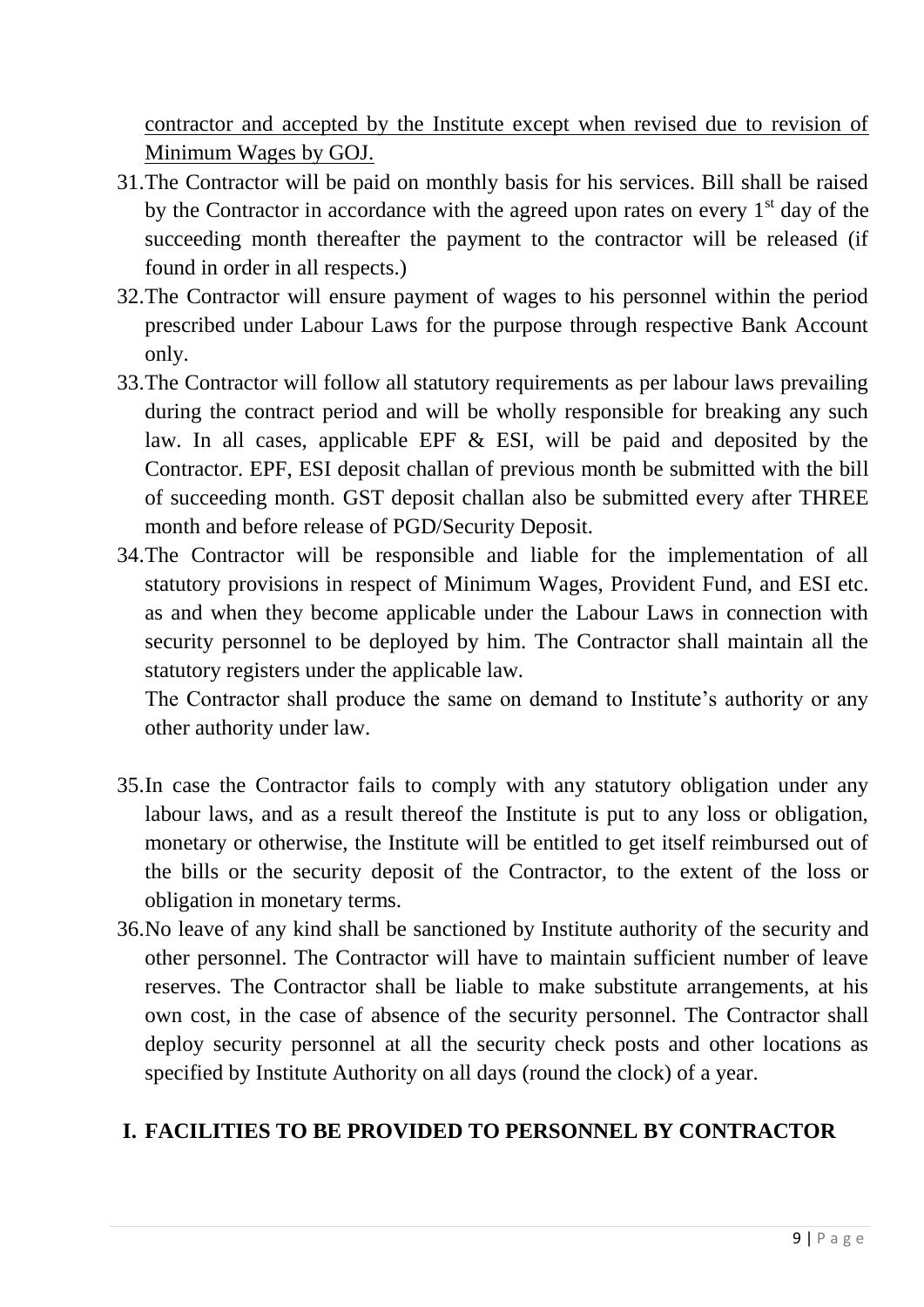- 37.The Contractor shall provide the followings for the security personnel at his own cost:
- i) Minimum 20 numbers rechargeable torches to the security guards on night patrol.
- ii) 04 numbers of search lights.
- iii) Lathi/ Ballam and other implements to the security personnel.
- iv) Stationary for writing duty charts and registers at the security check points and for making entries of the visitors.
- v) Appropriate training to all the security personnel from time to time.
- vi) 07 numbers of mobile phones.
- vii) Equipment of Cleaning & Sweeping.
- 38. The Institute Authority shall have the right to check whether the contractor has provided the various implements, as stated above, to the security personnel up to the stratification to the Institute Authority. In case of major fault occurring in any other electronic or in any of the transport/communications items, requiring more than 3 (three) days "time to make equipment operational, the agency will provide replacement for them.

## **J. OTHER RESPONSIBILITIES OF THE CONTRACTOR**

- 39.The Contractor will be bound by the details and documents as furnished by him to the Institute while submitting the tender or at any other time. In case any of the details of such documents furnished by him, are found to be false at any stage. It would be deemed to be a breach of the terms of Contract, making him liable for punitive action.
- 40.Institute shall not be responsible financially or otherwise for any injury to the security personnel caused in the course of their performing the security duties, or for payment for any compensation.
- 41.The Contractor shall not be permitted to transfer or sublet or assign his rights and obligations under the contract to any other organization or otherwise.
- 42.In case of breach of any of the terms of Agreement, the security deposit of the Contractor will be liable to be forfeited by the Institute. In addition, the contract/ agreement will also be liable to be terminated. Any sum of money due or payable by the Institute including the security deposit refundable to him under the contract can be appropriated by the Institute against any amount which the Contractor may owe to Govt. Polytechnic, Dhanbad.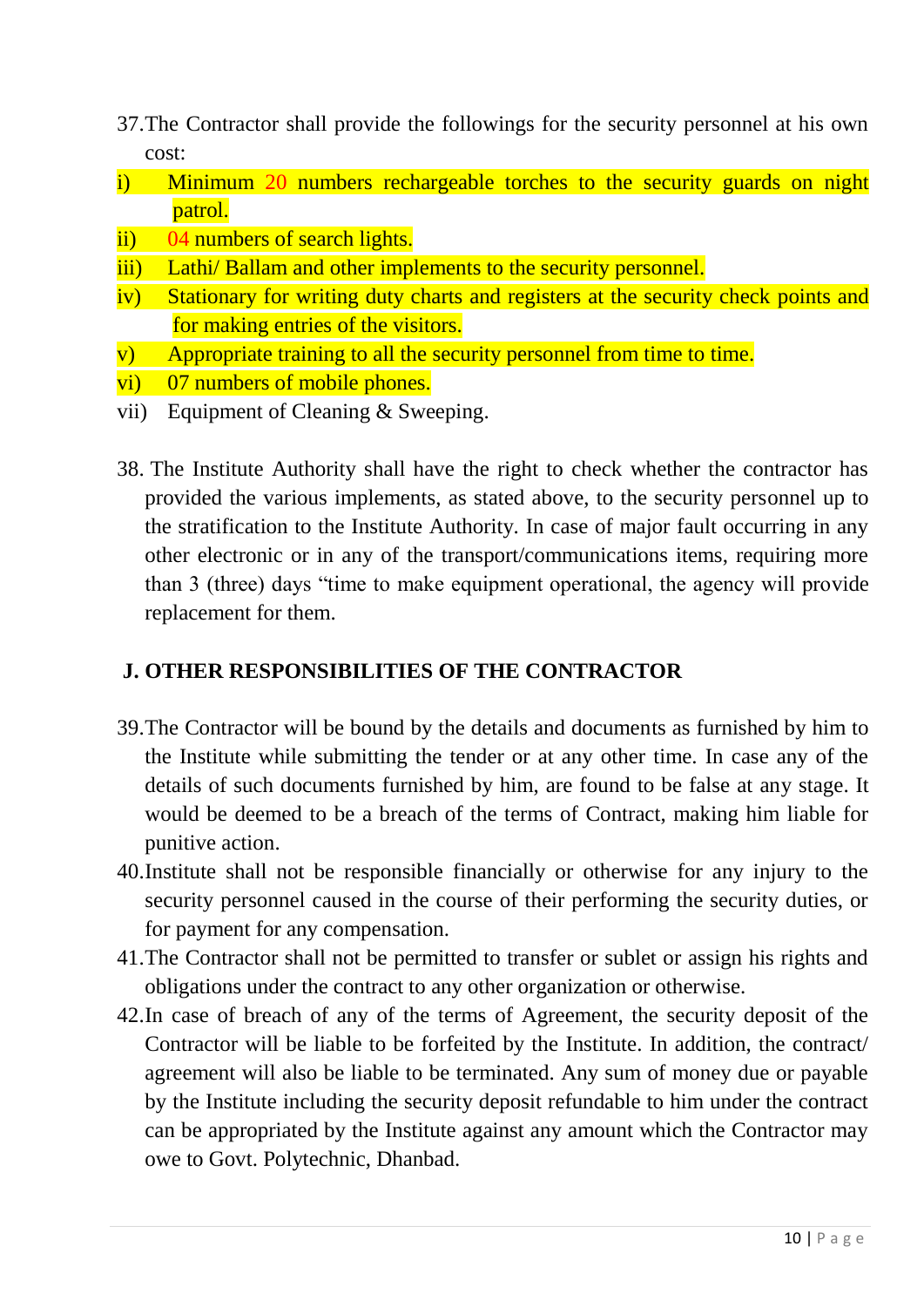- 43.Income Tax will be deducted at source (TDS) as per prevailing Income Tax Laws and certificate to this effect shall be provided to the Contractor by the Institute. The responsibility of paying the **GST** as per prevailing rates and as claimed in the bill amount will rest entirely on the Contractor. The Contractor will be required to furnish proof of such deposits to the Institute every month.
- 44.The successful bidder has to deposit a sum of rupees equal to **2 %** of the estimated cost of two years as a security deposit/ performance guarantee deposit (PGD) by submitting demand draft/ banker's cheque/ pay order/ Bank Guarantee or any other prescribed from under rules. The PGD shall be released in full only when complete handing over of security charge is made to the Institute in the event of completion of the contract or otherwise and if no dues are recoverable from the Contractor. In case the SD/ PGD is in the form of Bank Guarantee then the validity period of the said Bank Guarantee should be 90 days after the expiry of contract period.
- 45.In case of any difference of opinion or dispute arising between the two parties regarding interpretation or implementation or any of the terms and conditions of the Contract/Agreement, the same shall be referred to the sole arbitration of the Principal of the Institute whose decision shall be final and binding upon both the parties. The Contractor shall seek instructions from Prof.-in-charge (watch and ward) of the institute or any concerned officers of the Institute Authorized for the purpose. The Contractor will be required to sign a written agreement before the initiation of the contract. The agreement once signed shall be deemed to be an agreement between Institute and the Contractor.
- 46.The Contractor shall, will and truly execute/perform the required services contracted to be performed by him hereunder, to the satisfaction of the Institute.
- 47.Guards & Cleaner/Sweeper should not be deployed on double duty consecutively except under emergent situation. However, such deployment should not be a regular practice of the contractor.
- 48.Any compensation for this engagement on account of death, disability of any security guard/ supervisor provided for deployment at the said campus will be the responsibility of the contractor. Even if such disability manifests after termination of the contract, it shall be the exclusive liability of the contractor. Manpower provided is to be covered under proper insurance of industrial accident.
- 49.The salary of security & Cleaning/Sweeping personnel shall be paid by the agency within first four working days of following month.
- 50.Bills in duplicate shall be raised by the agency on monthly basis. Payment will be made subject to the receipts of correct bills with relevant complete in all respects. Bill payment will be made on the e-payment mode. The contractor should submit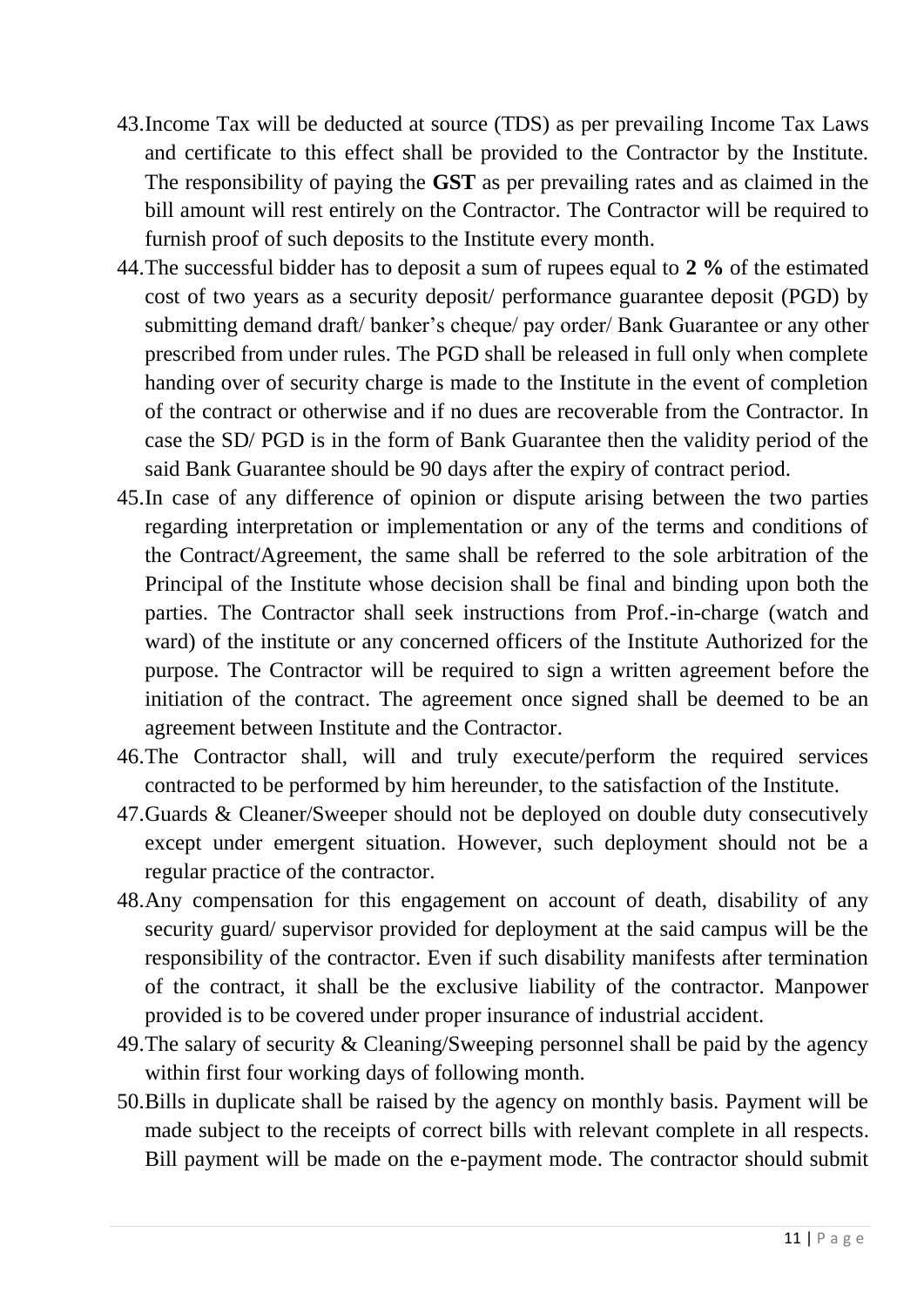e-RTGS forms, duly filled in and signed with office seal, every month with the bill where the payment will be remitted.

- 51.That the contractor shall at his own cost, if required, take necessary insurance cover in respect of the aforesaid services rendered to Govt. Polytechnic, Dhanbad and shall company with the statutory provision of **Contract Labour** (regulation & abolition) Act, 1970, employee state insurance act, workman's compensation act, 1923, payment of wages act, 1936, employees provident fund (and miscellaneous provisions) act, 1952, payment of bonus act, 1965, the minimum wages act, 1948, employers liability act, 1938, employment of children act, 1938 and/or any other rules/ regulation and /or statutes that may be applicable to them and shall further keep the Govt. Polytechnic, Dhanbad indemnified from all acts of omission, fault, breaches and/or any claim, demand, loss, injury and expense arising out from the no compliance of the aforesaid statutory provision. Contractors failure to fulfil and of the obligations hereunder and/or under the said acts, rules, regulation and /or any bye-laws or rules framed under or any of these Govt. Polytechnic, Dhanbad shall be entitled to recover any of such losses or expense which it may be have suffer or incur on account of such claims, demands, loss or injury from the contractor monthly payments.
- 52.Private Security Regulation Act (**PASARA**) 2005 should be adhered to.
- 53.Than no right, much less a legal right shall vest in Company/Agencies workers to claim/have employment or otherwise seek absorption in the Institution nor the Company/Agencies Workers shall have any right whatsoever to claim the benefits and for emoluments that may be permissible or paid to the employees of the company/agency and this should be solely the responsibility of the company/agency to make it clear to their workers before deputing on work at the Institute.
- 54.Govt Polytechnic, Dhanbad premises in "NO TOBACCO ZONE". No security staff of the company should be found smoking, eating Paan, GUTKA or INTOXICANTS/DRUGS. Arbitration any disputes arising out of and in relation to this agreement can be mutual consent be referred to arbitration by a sole arbitrator, acceptable to both the parties i.e. the company and the Institute. The arbitration would be conducted and the governed by an under the provision of arbitration act 1996. Any legal dispute will be subjected to Jurisdiction of Dhanbad Court and no other Court shall have the Jurisdiction.
- 55.Service Provider will install his own Biometric Attendance System for proper attendance. At the end of month attendance to be submitted before concerned office of Govt. Polytechnic, Dhanbad for verification.